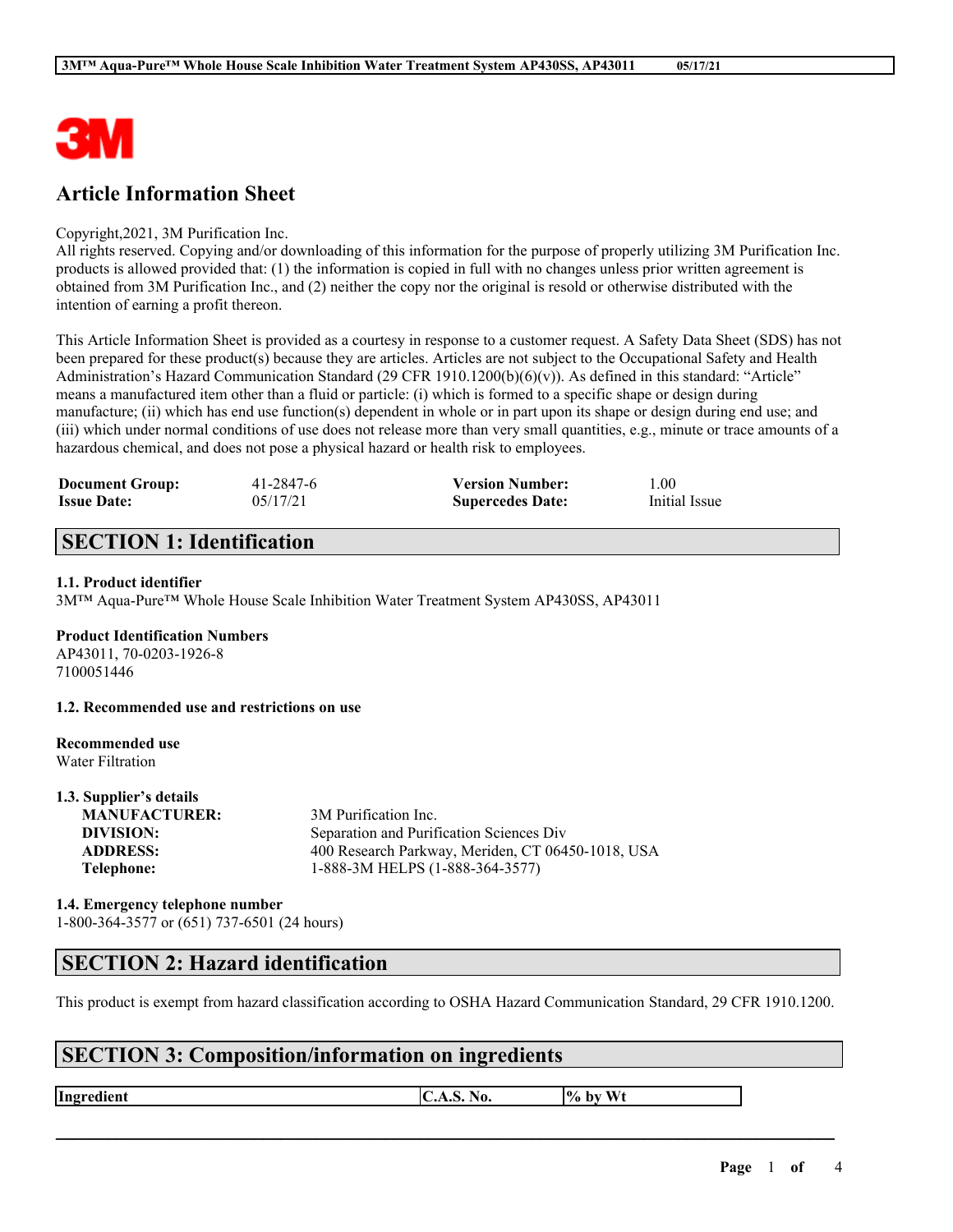| Scale Inhibitor                                   | Trade Secret* | $30 - 60$            |
|---------------------------------------------------|---------------|----------------------|
| Stainless Steel Part - Head                       | Mixture       | - 45<br>$(1 -$       |
| Talc Filled Polypropylene Parts - Sump & Cover    | Mixture       | $15 - 35$            |
| Emabon Ribbon                                     | Trade Secret* | $\sqrt{10}$<br>$1 -$ |
| Polyethylene Parts - Porous Plastic & Porous Disc | Mixture       | $1 - 5$              |
| Plastic Part - Outlet Tube                        | Mixture       |                      |
| $O-Ring$                                          | Trade Secret* |                      |

\*The specific chemical identity and/or exact percentage (concentration) of this composition has been withheld as a trade secret.

### **SECTION 4: First aid measures**

#### **4.1. Description of first aid measures**

**Inhalation:** No need for first aid is anticipated.

**Skin Contact:** No need for first aid is anticipated.

**Eye Contact:** No need for first aid is anticipated.

#### **If Swallowed:**

No need for first aid is anticipated.

### **SECTION 5: Fire-fighting measures**

In case of fire: Use a fire fighting agent suitable for ordinary combustible material such as water or foam.

### **SECTION 6: Accidental release measures**

### **6.1. Personal precautions, protective equipment and emergency procedures**

Not applicable.

#### **6.2. Environmental precautions**

Not applicable.

# **6.3. Methods and material for containment and cleaning up**

Not applicable.

# **SECTION 7: Handling and storage**

### **7.1. Precautions for safe handling**

This product is considered to be an article which does not release or otherwise result in exposure to a hazardous chemical under normal use conditions.

 $\mathcal{L}_\mathcal{L} = \mathcal{L}_\mathcal{L} = \mathcal{L}_\mathcal{L} = \mathcal{L}_\mathcal{L} = \mathcal{L}_\mathcal{L} = \mathcal{L}_\mathcal{L} = \mathcal{L}_\mathcal{L} = \mathcal{L}_\mathcal{L} = \mathcal{L}_\mathcal{L} = \mathcal{L}_\mathcal{L} = \mathcal{L}_\mathcal{L} = \mathcal{L}_\mathcal{L} = \mathcal{L}_\mathcal{L} = \mathcal{L}_\mathcal{L} = \mathcal{L}_\mathcal{L} = \mathcal{L}_\mathcal{L} = \mathcal{L}_\mathcal{L}$ 

### **7.2. Conditions for safe storage including any incompatibilities**

No special storage requirements.

### **SECTION 8: Exposure controls/personal protection**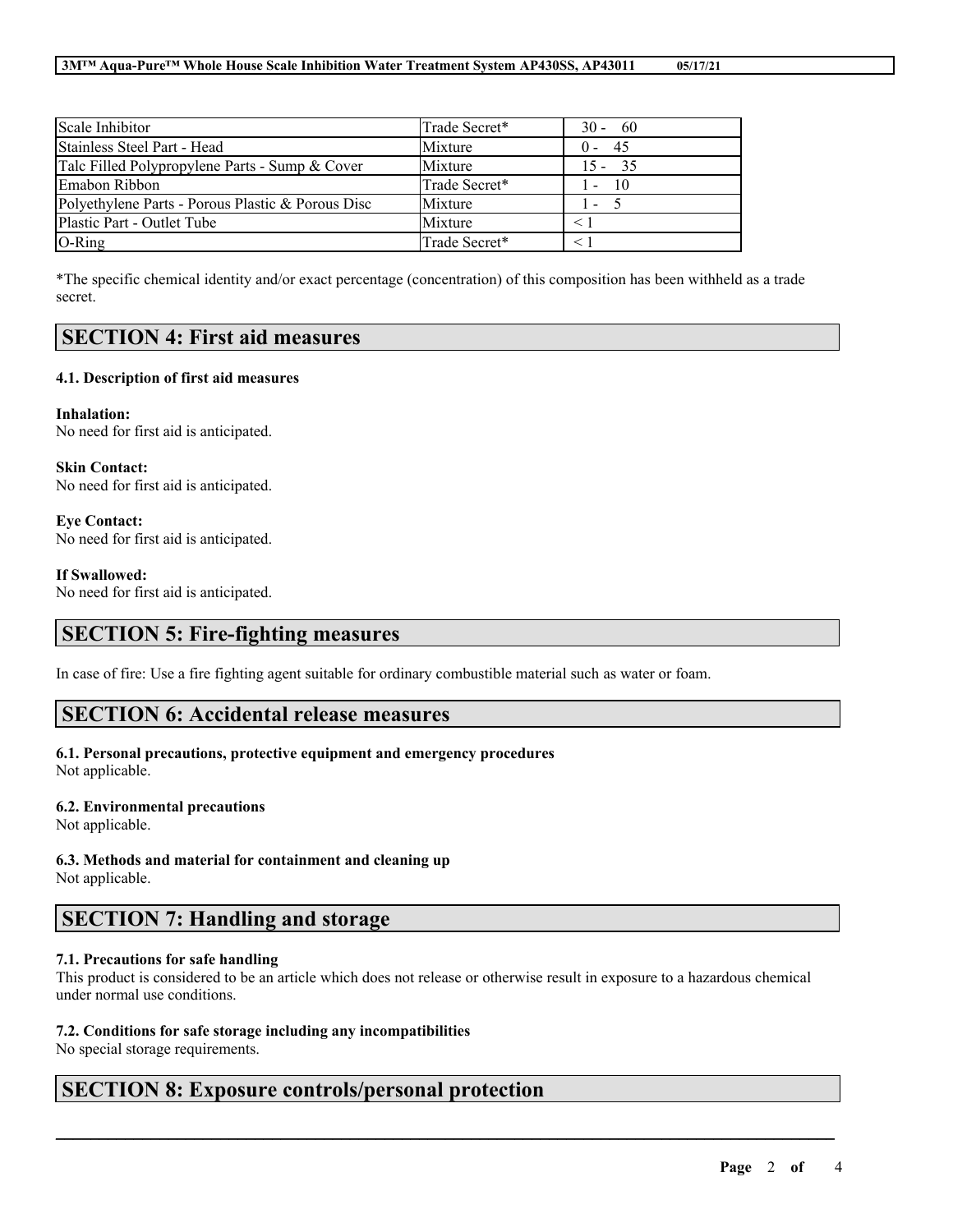This product is considered to be an article which does not release or otherwise result in exposure to a hazardous chemical under normal use conditions. No engineering controls or personal protective equipment (PPE) are necessary.

### **SECTION 9: Physical and chemical properties**

#### **9.1. Information on basic physical and chemical properties Appearance**

| Appearance                             |                   |
|----------------------------------------|-------------------|
| <b>Physical state</b>                  | Solid             |
| Color                                  | White             |
| Odor                                   | Odorless          |
| <b>Odor threshold</b>                  | No Data Available |
| рH                                     | Not Applicable    |
| <b>Melting point</b>                   | No Data Available |
| <b>Boiling Point</b>                   | Not Applicable    |
| <b>Flash Point</b>                     | Not Applicable    |
| <b>Evaporation rate</b>                | Not Applicable    |
| <b>Flammability (solid, gas)</b>       | Not Available     |
| <b>Flammable Limits(LEL)</b>           | Not Applicable    |
| <b>Flammable Limits(UEL)</b>           | Not Applicable    |
| <b>Vapor Pressure</b>                  | Not Applicable    |
| <b>Vapor Density</b>                   | Not Applicable    |
| <b>Density</b>                         | No Data Available |
| <b>Specific Gravity</b>                | No Data Available |
| <b>Solubility In Water</b>             | Not Applicable    |
| Solubility- non-water                  | Not Applicable    |
| Partition coefficient: n-octanol/water | Not Applicable    |
| <b>Autoignition temperature</b>        | Not Applicable    |
| <b>Decomposition temperature</b>       | No Data Available |
| <b>Viscosity</b>                       | Not Applicable    |
|                                        |                   |

# **SECTION 10: Stability and reactivity**

This material is considered to be non reactive under normal use conditions.

# **SECTION 11: Toxicological information**

#### **Inhalation:** No health effects are expected

**Skin Contact:** No health effects are expected

**Eye Contact:** No health effects are expected

**Ingestion:** No health effects are expected

### **Additional Information:**

This product, when used under reasonable conditions and in accordance with the directions for use, should not present a health hazard. However, use or processing of the product in a manner not in accordance with the product's directions for use may affect the performance of the product and may present potential health and safety hazards.

 $\mathcal{L}_\mathcal{L} = \mathcal{L}_\mathcal{L} = \mathcal{L}_\mathcal{L} = \mathcal{L}_\mathcal{L} = \mathcal{L}_\mathcal{L} = \mathcal{L}_\mathcal{L} = \mathcal{L}_\mathcal{L} = \mathcal{L}_\mathcal{L} = \mathcal{L}_\mathcal{L} = \mathcal{L}_\mathcal{L} = \mathcal{L}_\mathcal{L} = \mathcal{L}_\mathcal{L} = \mathcal{L}_\mathcal{L} = \mathcal{L}_\mathcal{L} = \mathcal{L}_\mathcal{L} = \mathcal{L}_\mathcal{L} = \mathcal{L}_\mathcal{L}$